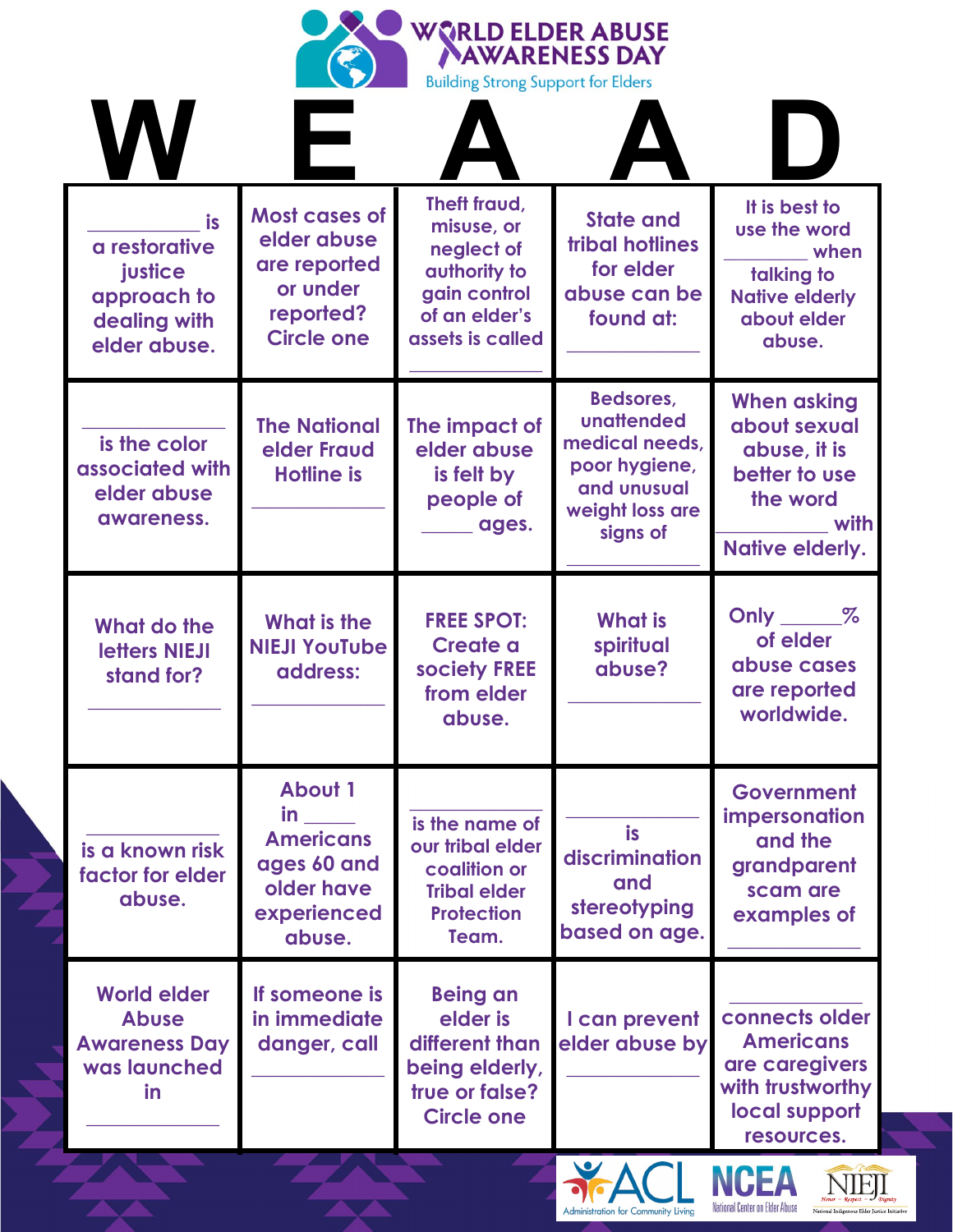# **World Elder Abuse Awareness Day (WEAAD)**

WEAAD was launched on June 15, 2006, by the International Network for the Prevention of Elder Abuse and the World Health Organization at the United Nations. WEAAD is an opportunity for individuals or organizations to take action to protect older people by raising awareness about elder abuse, why it occurs, and what we can do to stop it. We can act collectively to support justice for all.

# Signs of Elder Abuse

### **EMOTIONAL & BEHAVIORAL SIGNS**

- Increased fear or anxiety
- Unusual changes
- Isolation from friends or family
- Withdrawal from normal activities

#### **PHYSICAL SIGNS**

- Dehydration or unusual weight loss
- Unattended medical needs
- Torn, stained, or bloody underclothing
- Sexually transmitted diseases
- Missing daily living aids (glasses, walker, or medication)
- Unexplained injuries, bruises, cuts, or sores without clear explanation
- Unsanitary living conditions and poor hygiene

#### **FINANCIAL SIGNS**

- Fraudulent signatures on financial documents
- Unusual or sudden changes in spending patterns, will, or other financial documents
- Unpaid bills

#### **Resources and Support for Reporting Abuse:**

Programs such as Adult Protective Services (APS) and the Long-Term Care Ombudsman Program are here to help. Report suspected abuse in the community to the local Adult Protective Services agency and report suspected abuse in a long-term care facility to the local Long-Term Care Ombudsman Program. For serious and immediate emergencies, call 9-1-1.

**I** 

To connect to a local or state reporting number, contact the eldercare Locator at [eldercare.acl.gov](https://eldercare.acl.gov) or at 1 (800) 677-1116.

#### **5 THINGS EVERYONE CAN DO TO PREVENT ELDER ABUSE**

- 1. Listen to older people and caregivers to understand their challenges and provide support.
- 2. Educate one another about the signs of abuse and how to get help.
- 3. Report suspected abuse or neglect as soon as possible.
- 4.Build a community that fosters social connections and supports.
- 5. Reach out to professional services for support where available.

#### **FOR MORE INFORMATION, VISIT:**

- World Elder Abuse Awareness Day (WEAAD) at [eldermistreatment.usc.edu/weaad-home/](https://eldermistreatment.usc.edu/weaad-home)
- National Center on Elder Abuse at [ncea.acl.gov](https://ncea.acl.gov)
- National Indigenous Elder Justice Initiative at [nieji.org](www.nieji.org)